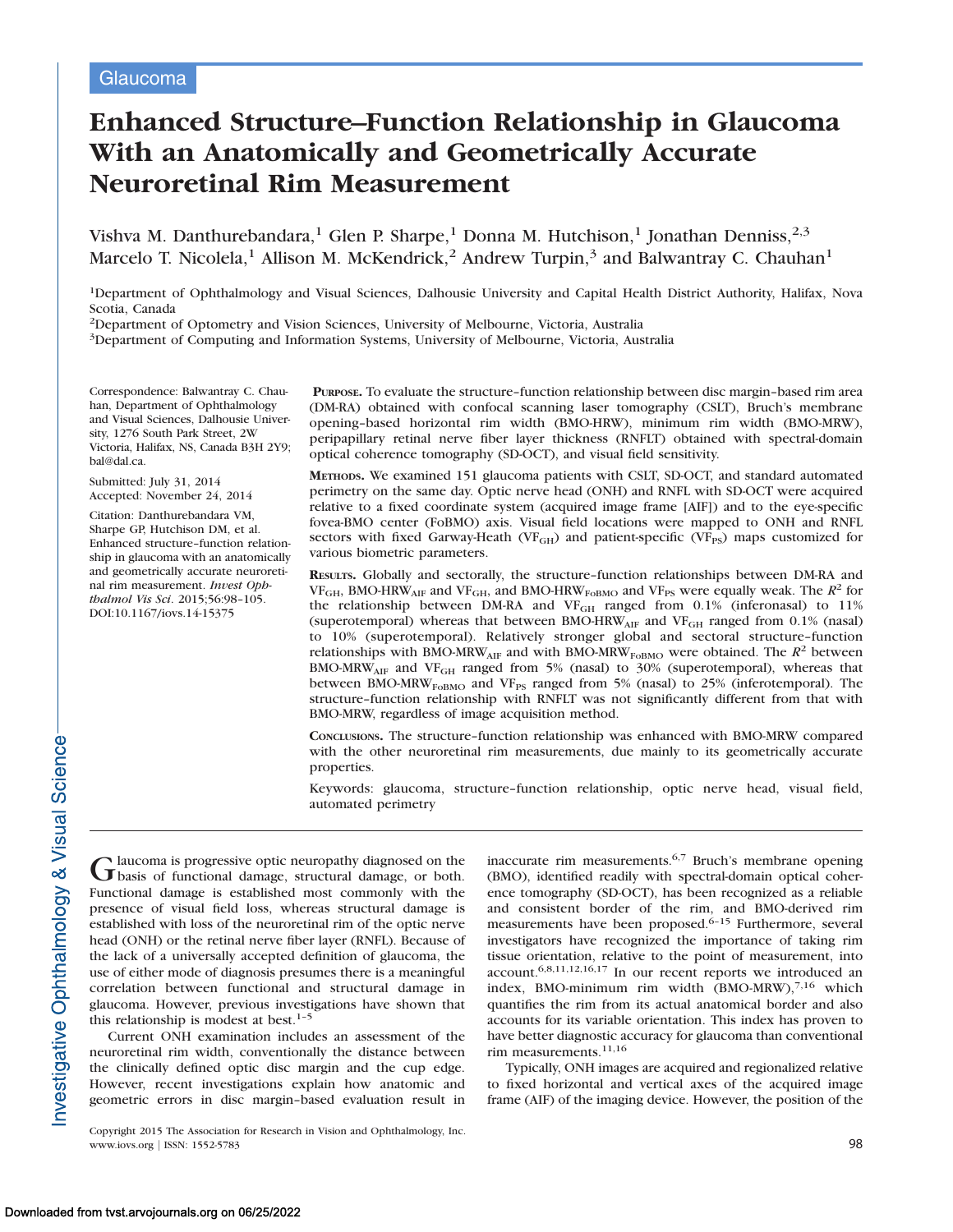Structure–Function Relationship in Glaucoma IOVS | January 2015 | Vol. 56 | No. 1 | 99



FIGURE 1. Impact of regionalizing neuroretinal rim relative to the FoBMO axis. (Left) Current regionalization according to positions that are fixed relative to the imaging frame of the imaging device resulting in rim measurements from variably different anatomical locations. (Right) Regionalization according to the patient-specific FoBMO axis ensuring that the neuroretinal rim width in a given sector refers the same anatomical location among different individuals. Dots, BMO; open circle, fovea; filled circle, BMO center. IN, inferonasal; IT, inferotemporal; N, nasal; SN, superonasal; ST, superotemporal; T, temporal.

fovea relative to BMO, quantified by the angle between the fovea and the BMO center relative to the horizontal axis of the image acquisition frame, termed the fovea-BMO center (FoBMO) axis, varies by as much as  $20^{\circ}.6,18$  Due to this large interindividual variation, rim measurements in a given ONH sector do not precisely refer to the same anatomical location among different individuals, potentially resulting in artificially large interindividual variation in sectoral rim measurements and errors in mapping the visual field to ONH sectors (Fig. 1). Therefore, image acquisition and regionalization relative to the patient-specific FoBMO axis could be important in allowing more meaningful comparisons between individuals. In most previous studies, visual field locations were mapped to ONH sectors according to the population-average visual field maps proposed by Garway-Heath et al.<sup>19</sup> Recently, Turpin et al.<sup>20</sup> and Denniss et al.<sup>21-23</sup> proposed a computational model to derive patient-specific visual field maps that take into account individual differences in several important anatomical parameters. These individualized approaches may have a bearing on the structure–function relationship.

Because of the new refinements in rim quantification, logical methods of image acquisition, and individualized visual field mapping, we undertook this study to reexplore the structure–function relationship. We examined the change in the relationship from the current disc margin–based rim measurements with AIF image acquisition and Garway-Heath visual field maps, to BMO-derived rim measurements obtained with FoBMO acquisition and individualized visual field maps.

## **METHODS**

#### Participants

A total of 151 glaucoma patients were recruited from two ongoing longitudinal observational studies at the Eye Care Centre, Queen Elizabeth II Health Science Centre, Halifax, Nova Scotia, Canada. Each patient had standard automated perimetry (24-2 SITA standard strategy,<sup>24</sup> Humphrey Field Analyzer; Carl Zeiss Meditec, Dublin, CA, USA), confocal scanning laser tomography (CSLT) (Heidelberg Retina Tomograph [HRT]; Heidelberg Engineering GmbH, Heidelberg, Germany), and SD-OCT (Spectralis; Heidelberg Engineering GmbH) performed on the same day. Inclusion criteria were as follows: visual field damage characteristic of open angle glaucoma, with mean deviation between  $-2$  and  $-10$  dB, when first recruited for the longitudinal studies; clinical appearance of glaucomatous cupping and/or localized notching of the neuroretinal rim; best corrected visual acuity  $\geq 6/12$ ; and pupil diameter  $\geq$ 3 mm. Exclusion criteria were as follows: nonglaucomatous ocular disease and systemic disease or systemic medication known to affect the visual field or ability to participate in the study; chronic ocular medication other than for glaucoma; distance refraction not exceeding 5.00 diopters equivalent sphere and 3.00 diopters of astigmatism; and contact lens wear. The study adhered to the tenets of the Declaration of Helsinki, and all patients gave written, informed consent. If both eyes were eligible, one eye was randomly selected as the study eye. The study was approved by the Capital Health Ethics Review Board.

### Image Acquisition

The ONH was imaged with CSLT and SD-OCT, and the peripapillary RNFL was imaged with SD-OCT.

Confocal scanning laser tomography acquires three, threedimensional 15 $^{\circ}$  scans with transverse sampling of 384  $\times$  384 pixels and with 16 images per millimeter of scan depth.<sup>25</sup> A mean topography image is computed with the three images. Rim area is one of the several ONH parameters derived from CSLT after the operator defines the clinically visible optic disc margin (DM). As such, this rim parameter will be referred to as the DM-based rim area (DM-RA). Global and regional DM-RA values depend on the position of the HRT reference plane that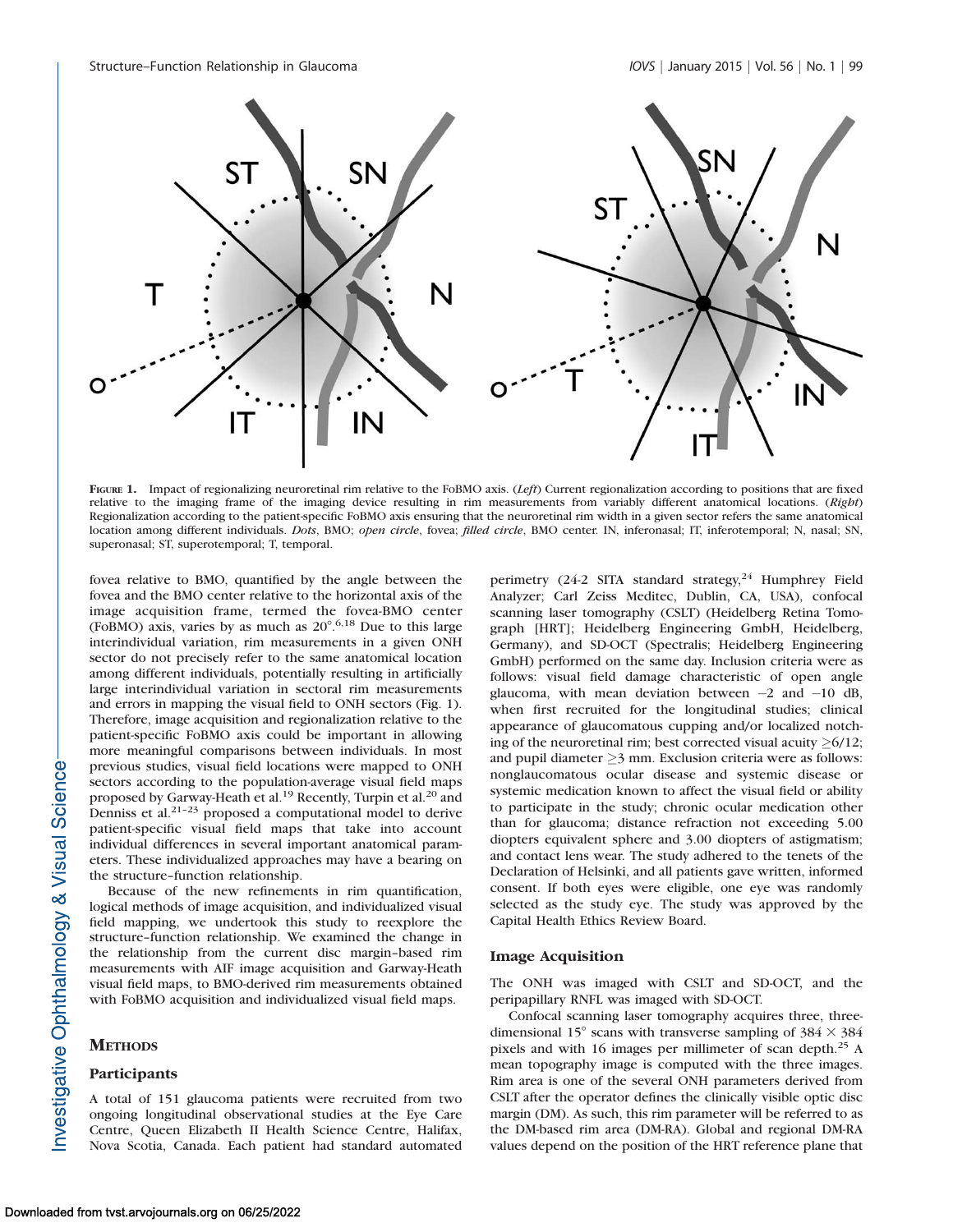

FIGURE 2. Schematic representations of the DM and the BMO-derived neuroretinal rim parameters. (A) Anatomical representation. (B) Representation of the HRT reference plane 50 µm below the ILM at the temporal DM between 350° and 356°. (C) Representation of the BMO reference plane and BMO-HRW, the distance from BMO to the ILM along the BMO reference plane. (D) Representation of BMO-MRW, the minimum distance from BMO to the ILM irrespective of the plane.

is fixed 50 µm below the temporal surface of the DM (between  $350^{\circ}$  and  $356^{\circ}$ ; Fig. 2B).<sup>26</sup>

Spectral-domain OCT images of the ONH were acquired and sectorized relative to (1) the fixed horizontal and vertical axes of the AIF (AIF acquisition, which also includes AIF sectorization) and (2) the individuals' FoBMO axis (FoBMO acquisition, which also includes FoBMO sectorization).

In AIF acquisition, the operator centered the image frame approximately on the ONH. Two scan patterns were used: a radial pattern with 24 high-resolution  $15^\circ$  radial scans, each averaged from 20 to 30 individual B-scans, with 1536 A-scans per B-scan acquired with scanning speed of 40,000 A-scans per second; and a circular scan along a peripapillary circle of 3.5 mm diameter to measure RNFL thickness. Once the images were acquired, in each radial B-scan, the BMO points and internal limiting membrane (ILM) were identified and marked by an automated algorithm and corrected when necessary.<sup>27</sup> The BMO-derived rim parameters have been detailed elsewhere<sup>7,16</sup>; however, briefly, the BMO-horizontal rim width (BMO-HRW) was defined as the distance between BMO and ILM along the BMO reference plane, and BMO-MRW was defined as the minimum distance between BMO and ILM. Both parameters measure the rim from an anatomically identifiable location; however, only BMO-MRW takes the variable rim tissue orientation into account (Figs. 2C, 2D).

TABLE 1. Structural Parameters of Interest and Their Anatomical and Geometrical Differences

|                                 | Anatomy                    | Geometry       |                                    |
|---------------------------------|----------------------------|----------------|------------------------------------|
| Parameter                       | <b>Outer</b><br>Rim Margin | <b>MRW/HRW</b> | Image<br><b>Acquisition Method</b> |
| DM-RA                           | DM                         | N/A            | N/A                                |
| <b>BMO-HRW<sub>AIF</sub></b>    | <b>BMO</b>                 | <b>HRW</b>     | AIF                                |
| $BMO-HRW_{FoBMO}$               | <b>BMO</b>                 | <b>HRW</b>     | <b>FOBMO</b>                       |
| <b>BMO-MRW<sub>AIF</sub></b>    | <b>BMO</b>                 | <b>MRW</b>     | AIF                                |
| <b>BMO-MRW</b> <sub>FOBMO</sub> | <b>BMO</b>                 | <b>MRW</b>     | <b>FOBMO</b>                       |
| RNFLT <sub>AIF</sub>            | N/A                        | N/A            | AIF                                |
| RNFLT <sub>FOBMO</sub>          | N/A                        | N/A            | FoBMO                              |

Anatomy includes identification of the outer rim margin; geometry includes MRW or HRW and the image acquisition method. N/A, not applicable.

In FoBMO acquisition, the operator identifies and marks the foveal pit and the four BMO points in two live B-scans initially at  $45^{\circ}$  and  $135^{\circ}$ . These live scans can be rotated to positions where the BMO points are most identifiable. Based on these initial marks, the image frame is adjusted according to FoBMO axis and the BMO position is approximated. Similar to AIF acquisition, 24 high-resolution radial scans and a circular scan along a peripapillary circle of 3.5-mm diameter were obtained. The BMO and ILM in each radial scan were identified in the same manner described for AIF acquisition and the same BMOderived rim parameters were computed. The ONH and peripapillary RNFL images with CSLT and SD-OCT yielded seven structural parameters of interest. Table 1 summarizes the anatomical and geometrical differences between each parameter.

### Structure–Function Mapping

The Garway-Heath visual field map<sup>19</sup> (VF<sub>GH</sub>) is a widely used technique to map the topographic relationship between visual field locations and ONH sectors. Application of  $VF<sub>GH</sub>$  assumes the same ocular anatomy among different individuals and hence the same visual field map is used for each individual.

We also used patient-specific visual field maps  $(VF_{PS})$  that include certain ocular biometric parameters in the computation.20–23 For each individual, the model relates each visual field location to  $1^\circ$  ONH sectors taking into account axial length, longitude and latitude of the center of the ONH, and horizontal and vertical ONH diameter. The model assumes that retinal ganglion cell axons course along the shortest available path around the spherical surface from the retinal ganglion cell body to ONH. To avoid axons crossing the fovea, papillomacular ONH sectors were considered to be filled once axons from the macular region were accounted for. The complete algorithm is detailed elsewhere.<sup>20,21</sup> Figure 3 illustrates  $VF_{GH}$ and VF<sub>PS</sub> for three individuals whose FoBMO angles were  $5.5^{\circ}$ ,  $-7.0^{\circ}$ , and  $-15.5^{\circ}$ , the largest positive, average, and most negative FoBMO angles of patients in the study, respectively. Sector averages of rim parameters were estimated at each degree around ONH with linear interpolation.

Because VF<sub>PS</sub> maps account for FoBMO orientation, in the correlation analysis, VF<sub>PS</sub> maps could be analyzed only with structural parameters determined with FoBMO acquisition. The DM-RA and the parameters measured in AIF acquisition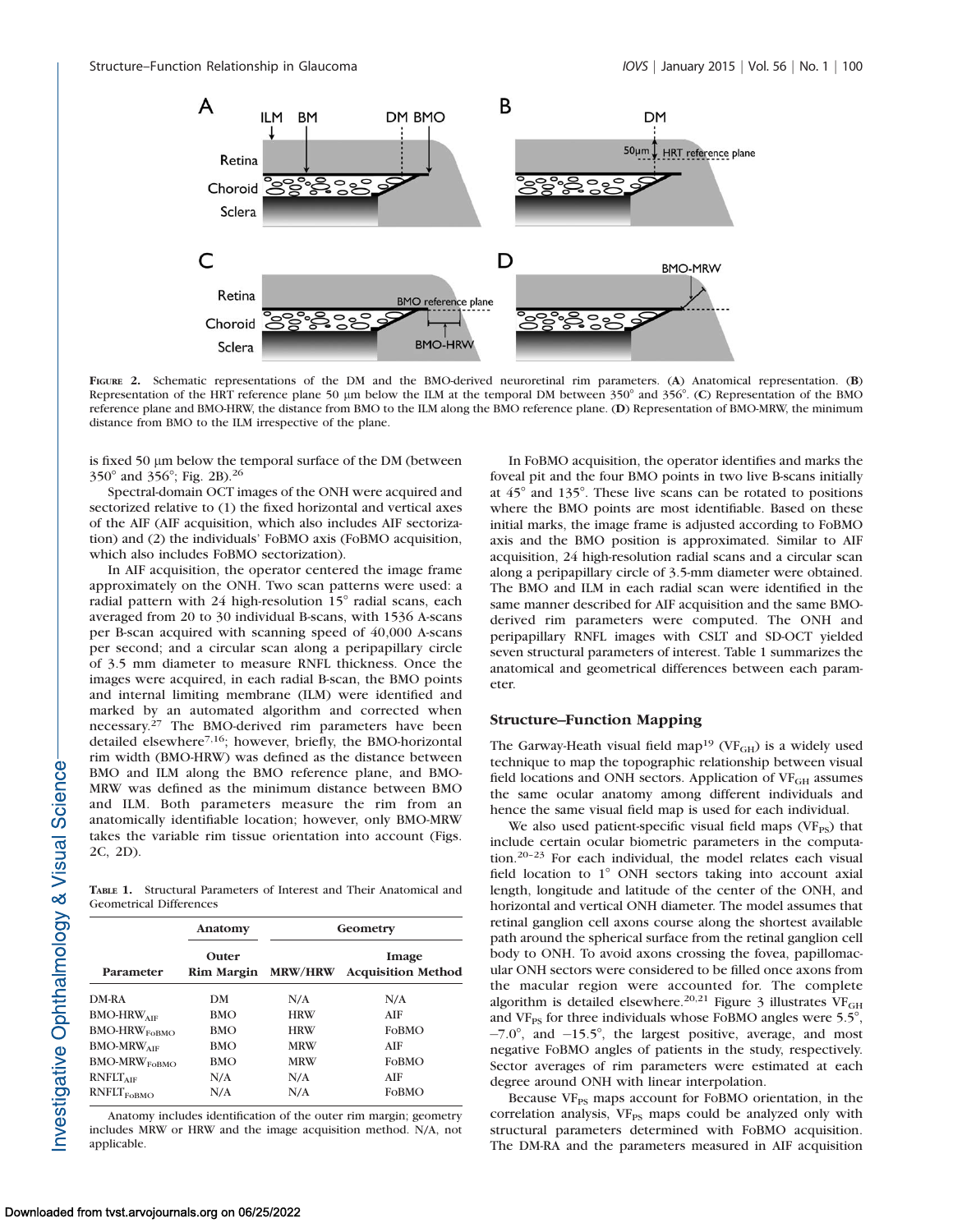

FIGURE 3. Difference between current VF<sub>GH</sub> and VF<sub>PS</sub>. (A) The VF<sub>GH</sub> and VF<sub>PS</sub> for an individual whose FoBMO angle was 5.5°, the most positive FoBMO angle of patients in the study. (B) An individual whose FoBMO angle was  $-7.0^{\circ}$ , the average FoBMO angle of patients in the study. (C) An individual whose FoBMO angle was  $-15.5^{\circ}$ , the most negative FoBMO angle of patients in the study.

were related to visual field sensitivities regionalized with the  $VF<sub>GH</sub>$ .

## Statistical Analysis

Visual field threshold values were expressed in 1/Lambert (linear scale;  $dB = 10 \times log_{10} [1/Lambert])$ .<sup>28,29</sup> The relationship between global mean sensitivity (MS) and each of the global rim parameters, as well as that between the sectoral MS and the sectoral rim parameters, were assessed with linear regression. The strength of the relationship was evaluated with the coefficient of determination value  $(R^2)$  of each model. Pearson correlation coefficients also were calculated.

Strength of the structure–function relationship was categorized as a function of anatomy, geometry, and image acquisition method and each one was assessed from several different correlation comparisons that are summarized in Table 2. The correlations were not independent from each other, as they were calculated for the same set of patients. Hence, a

comparison of dependent correlations with a common parameter, visual field sensitivity, (comparisons 1, 3, 4, 8, and 9 in Table 2) was assessed with Steiger's test, $30$  whereas a comparison of dependent correlations with nonoverlapping parameters (comparisons 2, 5, 6, and 7 in Table 2) was assessed with the Raghunathan, Rosenthal, and Rubin's test.<sup>31</sup>

To examine the intraindividual variability of BMO-MRW differences due to the image acquisition method, we calculated the absolute relative difference  $(ARD)$  between BMO-MRW<sub>AIF</sub> and BMO-MRW<sub>FOBMO</sub> relative to BMO-MRW<sub>AIF</sub> (i.e.,  $ARD_{MRW}$  = abs (BMO-MRW<sub>AIF</sub> – BMO-MRW<sub>FOBMO</sub>)/BMO-MRW<sub>AIF</sub>), measuring the degree of discordance between BMO-MRW<sub>AIF</sub> and BMO-MRW<sub>FOBMO</sub> relative to BMO-MRW<sub>AIF</sub> Interindividual variability of BMO-MRW also was examined.

# **RESULTS**

There were 151 glaucoma patients in the study whose median (interquartile range [IQR]) age was 71.3 (64.8–77.8) years. The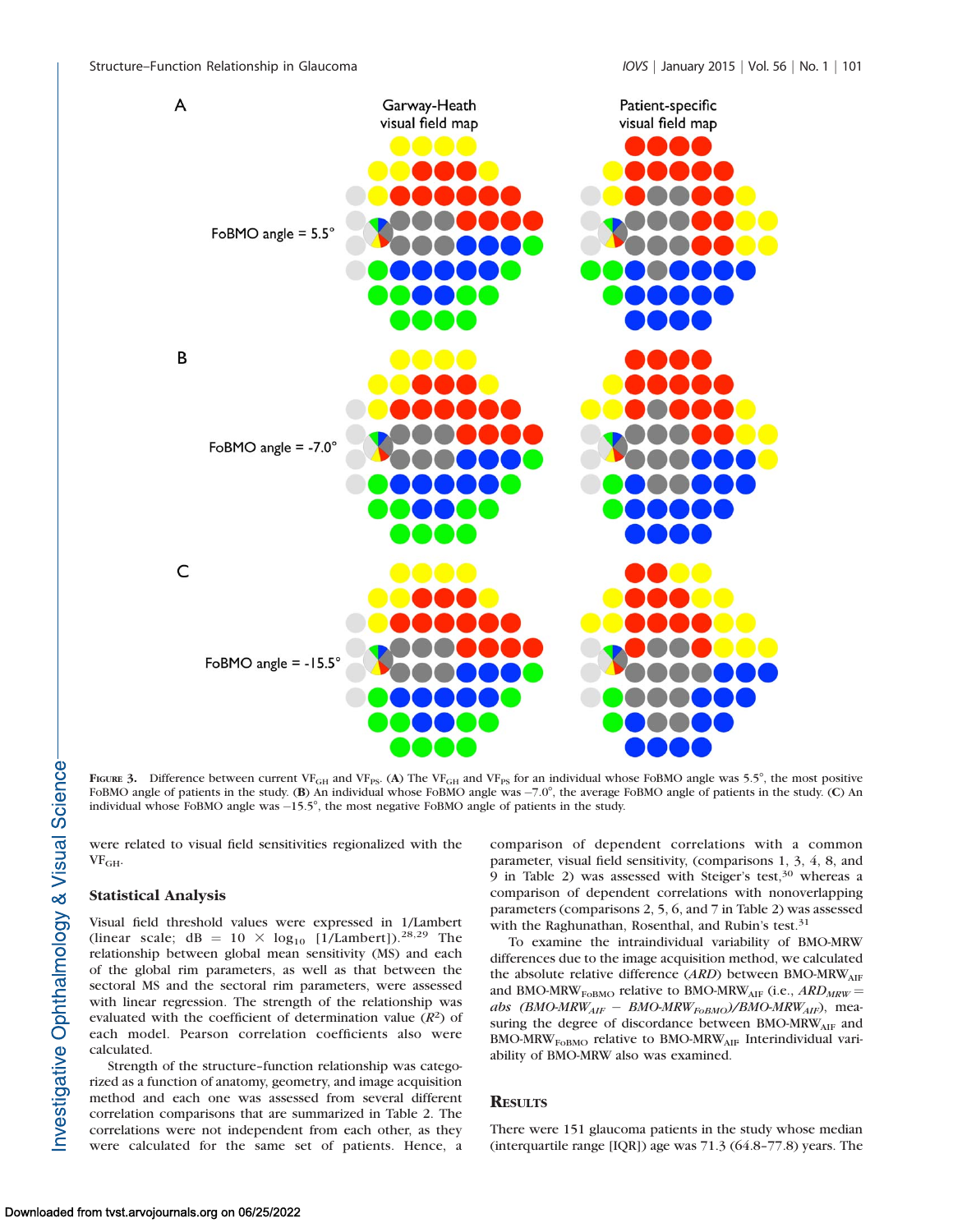## Structure–Function Relationship in Glaucoma IOVS i January 2015 | Vol. 56 | No. 1 | 102

TABLE 2. Comparisons of Structure–Function Relationships

| Comparison                       | <b>Correlations Compared</b>                              |
|----------------------------------|-----------------------------------------------------------|
| Anatomy, DM vs. BMO              | 1. $r$ (DM-RA, VF <sub>GH</sub> ) vs.                     |
|                                  | $r$ (BMO-HRW <sub>AIE</sub> VF <sub>GH</sub> )            |
|                                  | 2. $r$ (DM-RA, VF <sub>GH</sub> ) vs.                     |
|                                  | $r$ (BMO-HRW <sub>EOBMO</sub> , VF <sub>PS</sub> )        |
| Geometry, HRW vs. MRW            | 3. $r$ (BMO-HRW <sub>AIB</sub> VF <sub>GH</sub> ) vs.     |
|                                  | $r$ (BMO-MRW <sub>AIB</sub> VF <sub>GH</sub> )            |
|                                  | 4. $r$ (BMO-HRW <sub>FOBMO</sub> , VF <sub>PS</sub> ) vs. |
|                                  | $r$ (BMO-MRW <sub>FORMO</sub> , VF <sub>PS</sub> )        |
| Image acquisition, AIF vs. FoBMO | 5. $r$ (BMO-HRW <sub>AIB</sub> VF <sub>GH</sub> ) vs.     |
|                                  | $r$ (BMO-HRW <sub>FOBMO</sub> , VF <sub>PS</sub> )        |
|                                  | 6. $r$ (BMO-MRW <sub>AIB</sub> VF <sub>GH</sub> ) vs.     |
|                                  | $r$ (BMO-MRW <sub>FORMO</sub> , VF <sub>PS</sub> )        |
|                                  | 7. $r$ (RNFLT <sub>AIB</sub> VF <sub>GH</sub> ) vs.       |
|                                  | $r$ (RNFLT <sub>FORMO</sub> , VF <sub>ps</sub> )          |
| <b>BMO-MRW vs. RNFLT</b>         | 8. $r$ (BMO-MRW <sub>AIB</sub> VF <sub>GH</sub> ) vs.     |
|                                  | $r$ (RNFLT <sub>AIB</sub> VF <sub>GH</sub> )              |
|                                  | 9. $r$ (BMO-MRW <sub>FOBMO</sub> , VF <sub>PS</sub> ) vs. |
|                                  | $r$ (RNFLT <sub>FOBMO</sub> , VF <sub>PS</sub> )          |
|                                  |                                                           |

r, Pearson correlation coefficient.

median (IQR) visual field mean deviation was  $-3.6$  ( $-7.7$  to -1.7) dB. A summary of the global CSLT and SD-OCT parameters is shown in Table 3.

Global and sectoral  $R^2$  values for the relationship between each structural parameter and corresponding visual field sensitivity are shown in Figure 4. The relationship between global DM-RA and global MS was weak ( $R^2 = 0.01$ ,  $P = 0.191$ ; Fig. 4A). Similarly, the relationship between global BMO-HRW<sub>AIF</sub> and global MS ( $R^2 = 0.01$ ,  $P = 0.281$ ) and between global BMO-HRW<sub>FOBMO</sub> and global MS ( $R^2 = 0.02$ ,  $P = 0.131$ ) was weak (Fig. 4B). On the other hand, both global BMO-MRW<sub>AIF</sub> and global BMO-MRW<sub>FOBMO</sub> were better associated with global MS ( $R^2 = 0.14$  and 0.14, respectively,  $P < 0.010$ ) compared with their BMO-HRW counterpart measurements (Fig. 4C). Likewise, the relationship between global retinal nerve fiber layer thickness with AIF acquisition ( $\text{RNFLT}_{\text{AIF}}$ ) and global MS ( $R^2 = 0.17$ ,  $P < 0.001$ ) and between global RNFLT<sub>FOBMO</sub> and global MS ( $R^2 = 0.15$ ,  $P < 0.001$ ) was also stronger (Fig. 4D).

For each structural parameter, the strongest sectoral structure–function relationship was found in the inferotemporal sector. The  $R^2$  for the relationship between inferotemporal BMO-MRW<sub>AIF</sub> and corresponding MS was 0.27 ( $P < 0.001$ ; Fig. 4C), whereas it was  $0.25$  ( $P < 0.001$ ; Fig. 4C) between inferotemporal BMO-MRW<sub>FOBMO</sub> and corresponding MS. Moreover, a strong relationship was found between the inferotemporal RNFLT<sub>AIF</sub> and corresponding MS ( $R^2 = 0.42$ ,  $P < 0.001$ ; Fig. 4D), as well as between the inferotemporal  $RNFLT_{FoBMO}$ and corresponding MS ( $R^2 = 0.34$ ,  $P < 0.001$ ; Fig. 4D).

TABLE 3. Summary of Global ONH and RNFL Parameters of the Study Patients

| Parameter                       | Median (IQR)            |
|---------------------------------|-------------------------|
| $DM-RA$ , mm <sup>2</sup>       | $0.96(0.78-1.18)$       |
| $BMO-HRW_{AIB}$ µm              | 279.57 (202.72-355.05)  |
| $BMO-HRW_{FOBMO}$ , $\mu$ m     | 257.55 (197.99-340.59)  |
| <b>BMO-MRW<sub>AIB</sub></b> µm | 184.73 (153.03-220.54)  |
| $BMO-MRW_{FOBMO}$ , $\mu$ m     | 182.97 (150.84-222.90)  |
| $RNFLT_{AIB}$ µm                | $67.29(61.24 - 77.47)$  |
| $RNFLT_{FoBMO}$ , $\mu$ m       | $67.81 (60.23 - 78.26)$ |



FIGURE 4. Coefficient of determination  $(R^2)$  values of global and sectoral structure–function relationships. (A) Between DM-RA and corresponding  $VF_{GH}$ . (B) Between BMO-HRW<sub>AIF</sub> and  $VF_{GH}$  and between BMO-HRW<sub>FOBMO</sub> and corresponding visual field sensitivity regionalized with VF<sub>PS</sub>. (C) Between BMO-MRW<sub>AIF</sub> and VF<sub>GH</sub> and between BMO-MRW $_{\rm FoBMO}$  and VF<sub>PS</sub>. (D) Between RNFLT<sub>AIF</sub> and VF<sub>GH</sub> and between RNFLT<sub>FOBMO</sub> and VF<sub>PS</sub>. (E) Figure legend: corresponding ONH sectors and the color scale representing  $R^2$  values.

The P values from correlation comparisons in Table 2 are shown in Figure 5. The correlation between DM-RA and MS was not significantly different from that between BMO-HRW and MS with either AIF or FoBMO acquisition ( $P > 0.100$ ), globally and in all sectors; Fig. 5A). However, globally and sectorally, the correlation between BMO-MRW and MS was significantly better than that between BMO-HRW and MS with either AIF or FoBMO acquisition ( $P < 0.001$ ; Fig. 5B). Global or sectoral correlations with AIF acquisition were not significantly different from that with FoBMO acquisition, except in superior sectors with BMO-MRW ( $P = 0.010$ ; Fig. 5C) and in inferotemporal sector with RNFLT ( $P = 0.001$ ; Fig. 5C). In these particular sectors, structure–function correlations with AIF acquisition were stronger than with FoBMO acquisition. Moreover, largely similar sectoral structure–function relationships were obtained with BMO-MRW and RNFLT, regardless the image acquisition method (Fig. 5D).

The distribution of sectoral BMO-MRW with the two acquisition methods is shown in [Supplementary Figure S1](http://www.iovs.org/content/56/1/98/suppl/DC1). The unsigned median difference between BMO-MRW<sub>FOBMO</sub> and BMO-MRW<sub>AIF</sub> ([Supplementary Fig. S1\)](http://www.iovs.org/content/56/1/98/suppl/DC1) ranged from 1.5 µm (temporal) to 11 µm (superonasal). However, the IQR of BMO-MRW<sub>FOBMO</sub> and BMO-MRW<sub>AIF</sub> [\(Supplementary Fig. S1](http://www.iovs.org/content/56/1/98/suppl/DC1)) ranged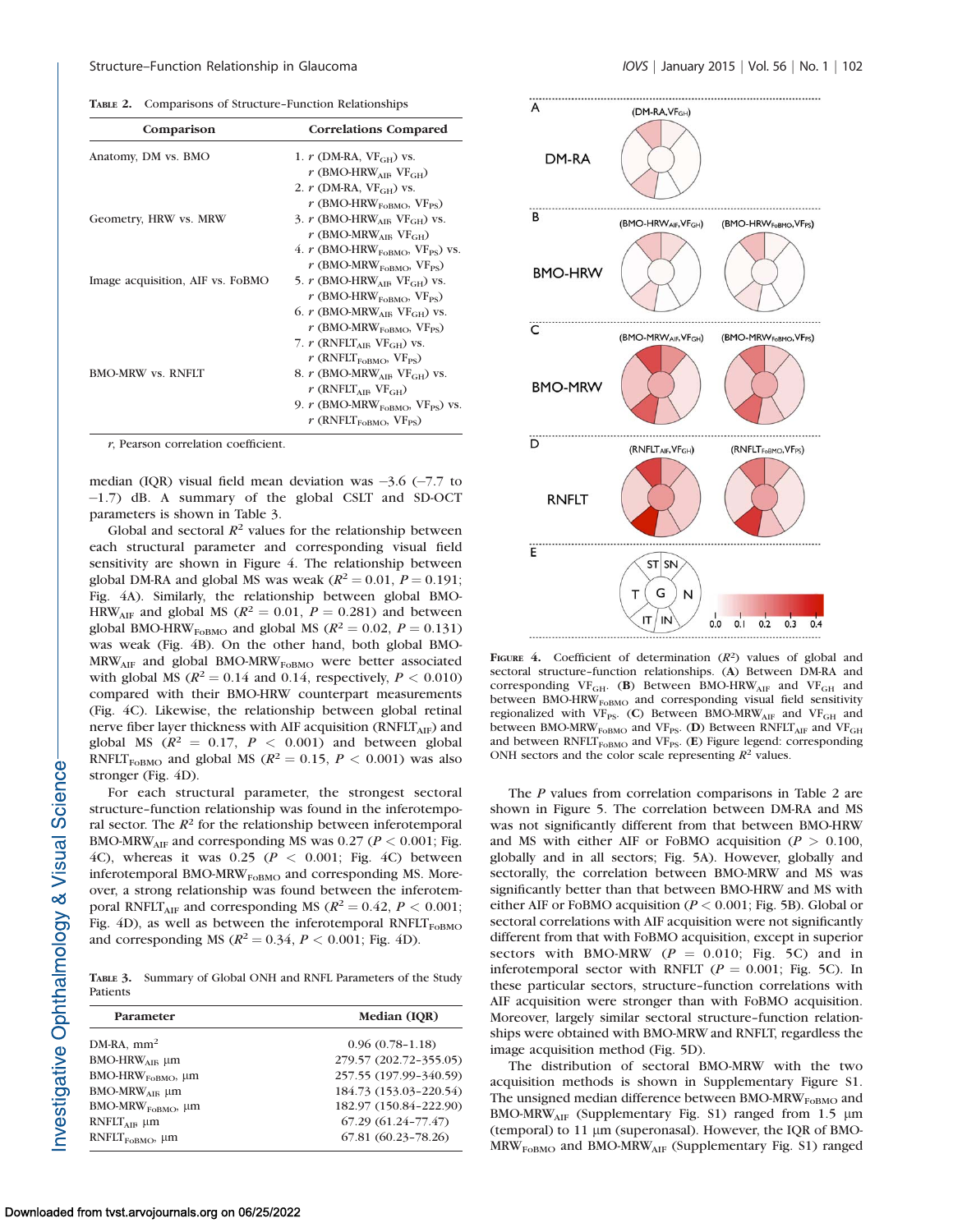

FIGURE 5. P values from Steiger's\* or Raghunathan, Rosenthal, and Rubin's tests<sup>1</sup> for the nine comparisons of the structure–function correlations shown in Table 2. (A, *left*) Between DM-RA and corresponding VF<sub>GH</sub>, and BMO-HRW<sub>AIF</sub> and VF<sub>GH</sub>. (A, *right*) Between DM-RA and VF<sub>GH</sub>, and BMO- $HRW_{FoBMO}$  and corresponding visual field sensitivity regionalized with VF<sub>PS</sub>. (B, *left*) Between BMO-HRW<sub>AIF</sub> and VF<sub>GH</sub>, and BMO-MRW<sub>AIF</sub> and VF<sub>GH</sub> (significant P values are in favor of BMO-MRW<sub>AIF</sub>). (B, right) Between BMO-HRW<sub>FOBMO</sub> and VF<sub>PS</sub>, and BMO-MRW<sub>FOBMO</sub> and VF<sub>PS</sub> (significant P values are in favor of BMO-MRW<sub>FOBMO</sub>). (C, left) Between BMO-HRW<sub>AIF</sub> and VF<sub>GH</sub>, and BMO-HRW<sub>FOBMO</sub> and VF<sub>PS</sub>. (C, *middle*) Between BMO-MRW<sub>AIF</sub> and VF<sub>GH</sub>, and BMO-MRW<sub>FOBMO</sub> and VF<sub>PS</sub> (significant P values are in favor of BMO-MRW<sub>AIF</sub>). (C, *right*) Between RNFLT<sub>AIF</sub> and VF<sub>GH</sub>, and RNFLT<sub>FOBMO</sub> and  $VF_{PS}$  (significant P values are in favor of RNFLT<sub>AIF</sub>). (D, *left*) Between BMO-MRW<sub>AIF</sub> and VF<sub>GH</sub>, and RNFLT<sub>AIF</sub> and VF<sub>GH</sub>. (D, *right*) Between BMO- $MRW_{FoBMO}$  and  $VF_{PS}$ , and  $RNFLT_{FoBMO}$  and  $VF_{PS}$ . (E) Figure legend: corresponding ONH sectors and the color scale representing P values.

from  $61.9 \mu m$  (temporal) to 115.8  $\mu m$  (inferotemporal), and from  $61.9 \mu m$  (temporal) to  $108.4 \mu m$  (inferotemporal), respectively. Depending on sector, the number of patients who showed more than 20% difference between BMO-MRW<sub>AIF</sub> and BMO-MRW<sub>FOBMO</sub>, relative to BMO-MRW<sub>AIB</sub> ranged from 0 (0%, nasal; [Supplementary Fig. S2](http://www.iovs.org/content/56/1/98/suppl/DC1)) to 23 (15.2%, inferotemporal; [Supplementary Fig. S2](http://www.iovs.org/content/56/1/98/suppl/DC1)). Globally, 58 (38%) patients showed more than 20% difference between BMO-MRWAIF and BMO-MRWFoBMO at least in one ONH sector. These data illustrate that although the interindividual difference in BMO-MRW estimates based on image acquisition methods was small, the intraindividual difference could be considerable.

# **DISCUSSION**

Examination of the relationship between structural and functional loss in glaucoma could help to optimize and individualize structural and functional tests for diagnosing and monitoring glaucoma.<sup>28</sup> Although a robust relationship between test results of these two procedures would be expected, surprisingly, it is modest at best.<sup>1-5</sup> This study evaluated changes in the structure–function relationship obtained by taking into account some recent developments in imaging methods, in the clinical assessment of the ONH, and in visual field mapping.

Since the advent of SD-OCT, it has been proposed by some groups that BMO should be a consistent anatomical landmark from which neuroretinal rim measurements should be made.<sup>6-15</sup> The BMO-derived rim parameters we used quantify the rim from an actual anatomical border, however, only BMO-MRW takes the variable rim tissue orientation at the point of measurement into account, thus avoiding overestimation of rim width when the path of axons is more parallel to the horizontal plane. The effect of these anatomical and geomet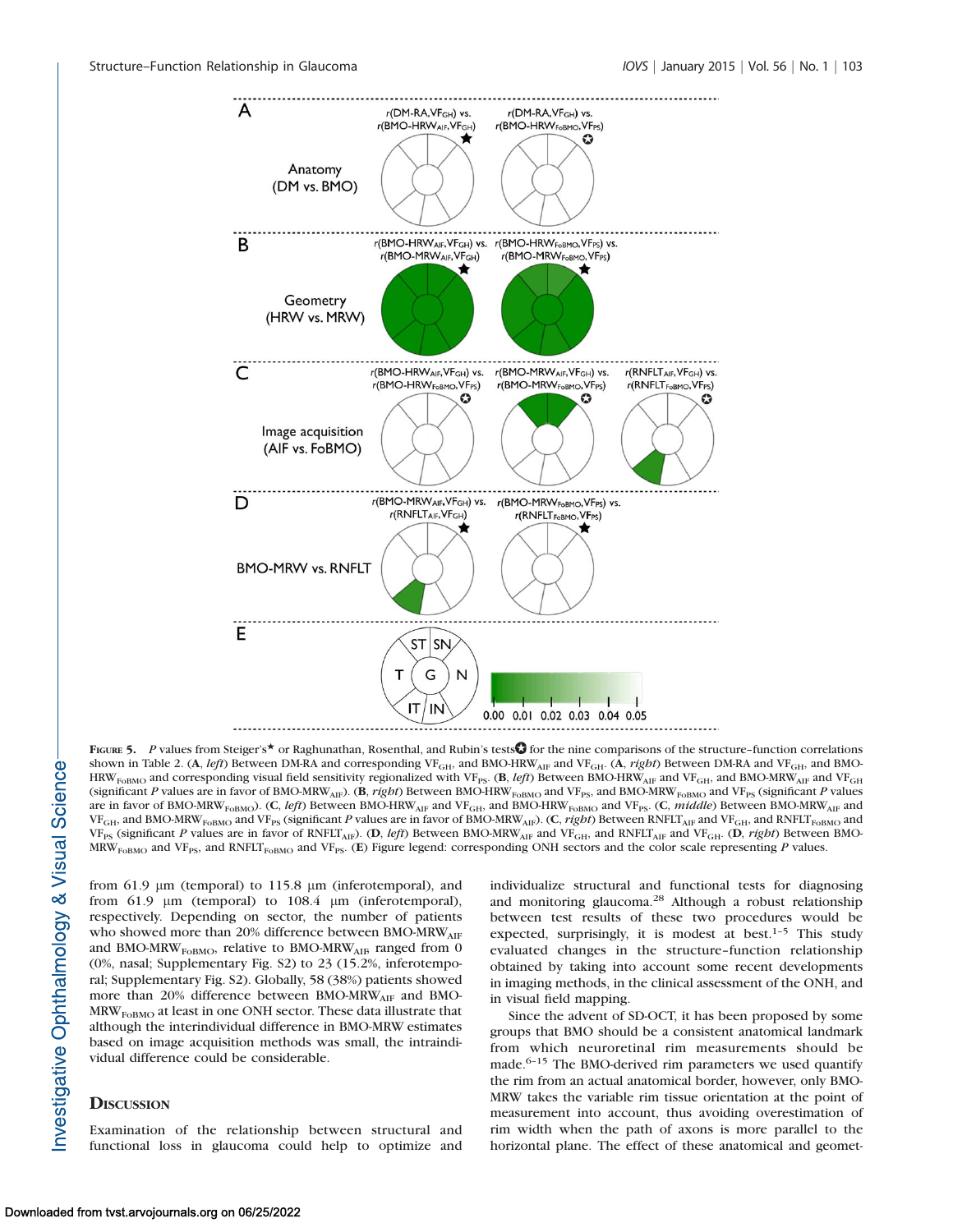rical changes in the clinical assessment of ONH on the structure–function relationship was examined. Our study also was designed to allow evaluation of the combined effect of image acquisition method, which compared the fixed AIF and individualized FoBMO image acquisition and sectorization, as well as the fixed  $VF<sub>GH</sub>$  and individualized  $VF<sub>PS</sub>$  visual field mapping, which may help to disclose the true structure– function relationship.  $21,23,32-34$ 

Global and sectoral structure–function relationships with  $DM-RA$ , BMO-HRW<sub>AIF</sub> and BMO-HRW<sub>FOBMO</sub> were equally weak. However, relatively stronger global and sectoral relationships were obtained with BMO-MRW<sub>AIF</sub> and BMO-MRW<sub>FOBMO</sub>. It is important to note the consistently weaker global and sectoral relationships with BMO-HRW compared with BMO-MRW, regardless of the image acquisition method. The geometric accuracy of BMO-MRW compared with BMO-HRW is likely the reason why higher correlations were obtained with BMO-MRW. These results are compatible with the recent findings on glaucoma detection based on various rim parameters that show that although DM-RA and BMO-HRW had comparable diagnostic accuracy, they were consistently poorer than BMO-MRW.11,16

Global and sectoral structure–function relationships with RNFLT were significantly stronger than those with DM-RA and BMO-HRW. Higher correlations with RNFLT compared with DM-RA have been reported previously<sup>1,4,5</sup>; however, to the best of our knowledge, there are no published reports that have compared the structure–function relationships with BMO-derived rim parameters and with RNFLT using both AIF and FoBMO image acquisition methods.

Global or sectoral correlations with AIF acquisition and VFGH were not significantly different from those with FoBMO acquisition and  $VF_{PS}$ , except in the superior sectors with BMO-MRW and in the inferotemporal sector with RNFLT (Fig. 5C). Further analyses showed that these significant results were due to some extreme sectoral visual field sensitivity averages, which were artificially generated with individualized mapping. Individualized visual field mapping applied to data from current clinical tests yields a varying number of locations per sector because the visual field test pattern is invariable (Fig. 3). For example, the  $VF<sub>GH</sub>$  maps 11 visual field locations to the superonasal ONH sector, whereas the VF<sub>PS</sub> mapped fewer than 4 locations in the same ONH sector for 104 (69%) study patients. The nasal sector of VF<sub>GH</sub> maps four locations to the nasal ONH sector; however, VF<sub>PS</sub> mapped fewer than four locations in 121 (80%) patients. When a given patient has few individually mapped visual field locations for a particular ONH sector, together with high visual field sensitivity at those locations, the average sensitivity for that sector would be higher compared with that with the fixed  $VF<sub>GH</sub>$  map and have an impact on the corresponding structure–function correlation. Patient-specific mapping may be expected to result in better structure–function correlations in eyes with extreme FoBMO orientations. We examined the sectoral structure– function correlation between BMO-MRW and corresponding visual field sensitivity values for patients whose FoBMO orientation was less than  $-10^{\circ}$ . However, results from this analysis remained similar to the original analysis.

To our surprise, we observed only a minor effect of image acquisition method and individualized ONH and RNFL sectorization on the structure–function relationship in the population in spite of the fact that the FoBMO angle can vary by as much as  $20^\circ$ . This finding is likely due to the large interindividual variability of structural parameters. For example, the population difference in mean BMO-MRW due to image acquisition method is much smaller compared with its interindividual difference with either acquisition method. Correlation models take into account only the variability among individuals; therefore, at the population level, we found that the impact of image acquisition method was relatively small, in agreement with the recent findings of He et al.<sup>18</sup> However, the discordance between BMO-MRWAIF and BMO-MRWFoBMO at the individual level is substantial. Fifty-eight (38%) patients had more than 20% difference between BMO-MRWAIF and BMO-MRWFoBMO in at least one ONH sector. Therefore, although the effect of image acquisition method on the structure–function relationship is minor at the population level, it might have a clinically important effect at the individual level.

Individualized visual field mapping yields a varying number of locations per sector. Figure 3 shows that some sectors are highly undersampled with the 24-2 pattern, particularly in the superonasal and inferonasal sectors where structure–function relationships would be imprecise. On the other hand, the superotemporal and inferotemporal sectors showed the strongest relationships, as they were comparatively well sampled relative to the superonasal and inferonasal sectors. Therefore, at the population level, individualized mapping might not have much of an impact on the structure–function relationship. However, for a given patient, individualized mapping remains constant and therefore might have a significant benefit in the follow-up of individual patients and elucidating the relationship between structural and functional changes.

Due to the design setting of the study, only a combined effect of visual field mapping and image acquisition method could be assessed. That is, for example, the true effect of image acquisition method alone cannot be determined because calculating the correlation between BMO-MRW $_{\rm FoBMO}$  and VF $_{\rm GH}$ is not possible, as the regionalization of the visual field is not corrected for the individual's FoBMO orientation. Therefore, visual field sensitivities regionalized with the  $VF<sub>GH</sub>$  were related only with structural parameters determined with AIF acquisition.

In conclusion, current DM-based rim assessment, which lacks a reasonable anatomic and geometric rationale, showed an expected weak structure–function correlation. In spite of an anatomically accurate measurement, BMO-HRW also was weakly associated with corresponding visual field sensitivity, most likely because it is geometrically inaccurate. The BMO-MRW is both an anatomically and geometrically accurate rim measurement,7,8,12,17 and resulted in a higher correlation with visual field sensitivity, comparable to that with the RNFL. Our results indicate that the most significant source (anatomy, geometry, image acquisition method, and visual field mapping) of the improvement in the structure–function relationship is the geometric correction that accounts for the variable rim tissue orientation at the point of measurement.

## Acknowledgments

Supported by Grants MOP11357 (BCC) from the Canadian Institutes of Health Research, Ottawa, Ontario; unrestricted research support from Heidelberg Engineering (BCC), Heidelberg, Germany; and Grant LP130100055 from the Australian Research Council (AMM, AT).

Disclosure: V.M. Danthurebandara, None; G.P. Sharpe, None; D.M. Hutchison, None; J. Denniss, None; M.T. Nicolela, None; A.M. McKendrick, Heidelberg Engineering (F); A. Turpin, Heidelberg Engineering (F); B.C. Chauhan, Heidelberg Engineering (F, R)

#### **References**

1. Bowd C, Zangwill LM, Medeiros FA, et al. Structure-function relationships using confocal scanning laser ophthalmoscopy,